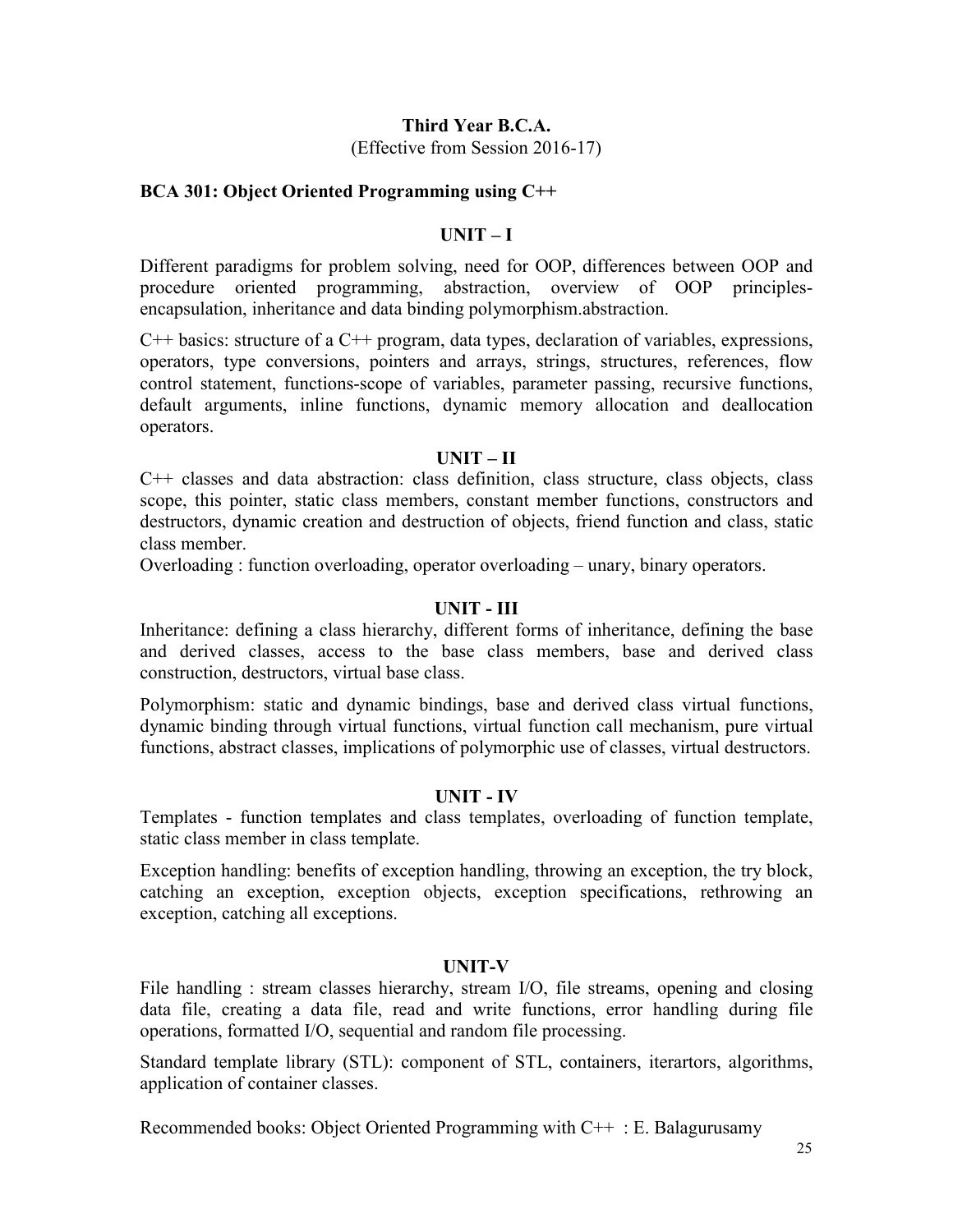## **BCA 302: Visual Programming**

## **UNIT-I**

#### WINDOWS PROGRAMMING

Windows environment – a simple windows program – windows and messages – creating the window – displaying the window – message loop – the window procedure – message processing – text output – painting and repainting – introduction to GDI – device context **4.**basic drawing – child windowcontrols

### **UNIT-II**

VISUAL C++ PROGRAMMING – INTRODUCTION Application Framework – MFC library – Visual C++ Components – Event Handling – Mapping modes – colors – fonts – modal and modeless dialog – windows common controls – bitmaps

#### **UNIT-III**

#### THE DOCUMENT AND VIEW ARCHITECTURE

Menus – Keyboard accelerators – rich edit control – toolbars – status bars – reusable frame window base class – separating document from its view – reading and writing SDI and MDI documents – splitter window and multiple views – creating DLLs – dialog based applications

## **UNIT-IV**

ACTIVEX AND OBJECT LINKING AND EMBEDDING (OLE) ActiveX controls Vs. Ordinary Windows Controls – Installing ActiveX controls – Calendar Control – ActiveX control container programming – create ActiveX control at runtime – Component Object Model (COM) – containment and aggregation Vs. inheritance – OLE drag and drop – OLE embedded component and containers – sample applications

#### **UNIT-V**

### ADVANCED CONCEPTS

Database Management with Microsoft ODBC – Structured Query Language – MFC ODBC classes – sample database applications – filter and sort strings – DAO concepts – displaying database records in scrolling view – Threading – VC++ Networking issues – Winsock – WinInet – building a web client – Internet Information Server – ISAPI server extension – chat application – playing and multimedia (sound and video) files

TEXT BOOKS

9 Charles Petzold, "Windows Programming", Microsoft press, 1996 (UnitI) 10David J.Kruglinski, George Shepherd and Scot Wingo, "Programming Visual C++", Microsoft press, 1999 (Unit II –V)

#### REFERENCE

1. Steve Holtzner, "Visual C++ 6 Programming", Wiley Dreamtech India Pvt. Ltd., 2003.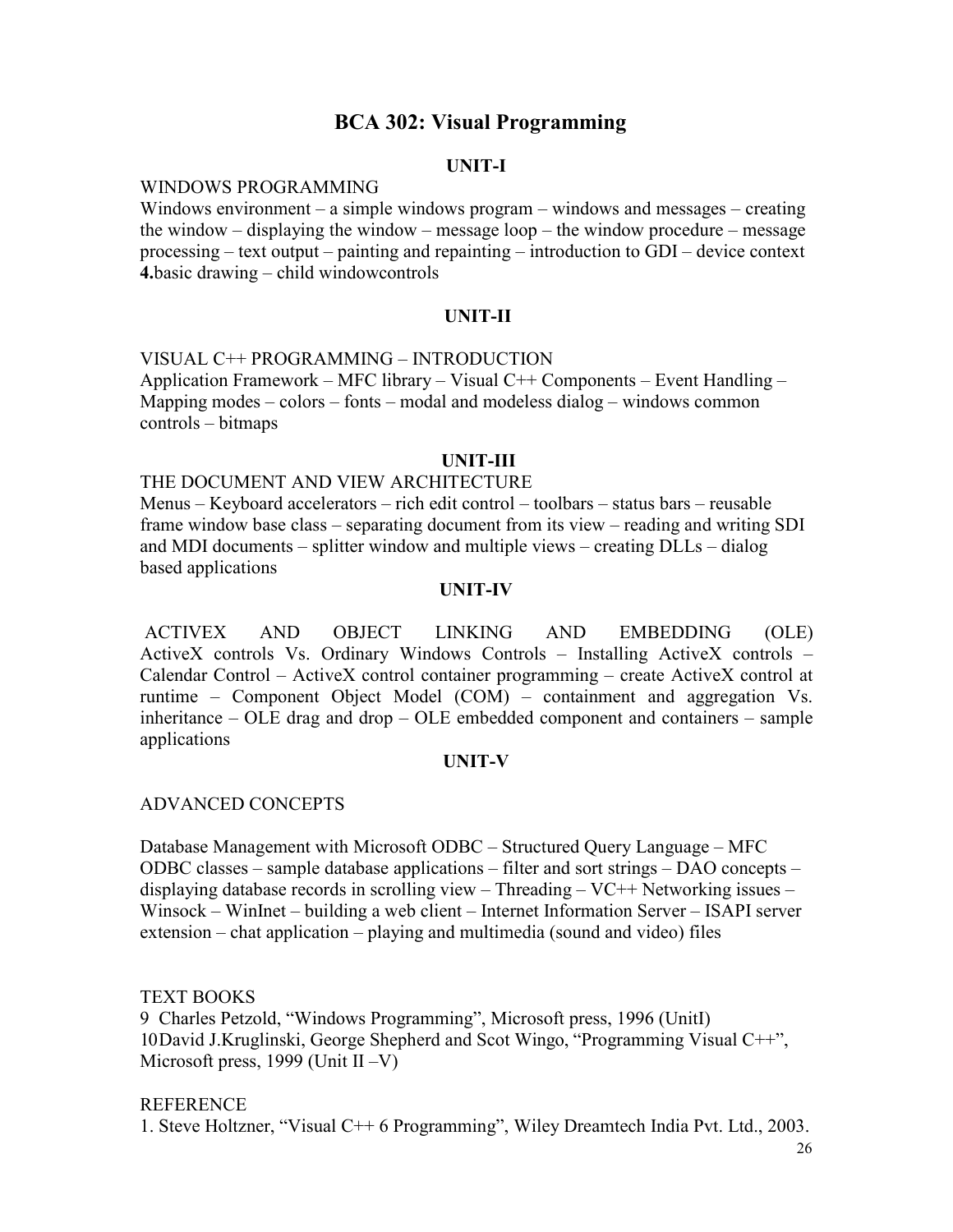## **BCA303: Information Security &Cryptography**

#### **UNIT-I**

Overview of cryptography : Need of security, cryptographic goals, security approaches, basic terminology and concepts, symmetric key encryption - block cipher and stream cipher, substitution cipher and transposition ciphers, key space, public key cryptography, symmetric key v/s public key cryptography. Protocols and mechanisms, key management through symmetric key and public key techniques, attacks on encryption schemes, attacks on protocols, models for evaluating security, perspective for computational security.

#### UNIT-II

Pseudorandom bits and sequences : Random bit generation – hardware based generator and software based generator, tests for measuring randomness – frequency, serial, poker, runs and autocorrelation test. Blum-Blum-Shub pseudorandom bit generator.

Stream ciphers: Classification, one time pad, properties of synchronous and selfsynchronizing stream cipher, linear and nonlinear feedback shift registers, stream ciphers based on LFSRs and its property, SEAL.

#### UNIT-III

Block ciphers : Modes of operation – ECB, CBC, CFB and OFB mode, exhaustive key search and multiple encryption, classical ciphers – transposition and substitution based ciphers, Vigenere ciphers, cryptanalysis of classical ciphers, Data Encryption Standard algorithm, double and triple DES, IDEA, Advance encryption standard, comparison of block ciphers, differential and linear cryptanalysis.

Public key encryption : Overview of symmetric key cryptography, RSA algorithm, EIGmal encryption, Knapsack encryption algorithm. public key cryptography standard (PKCS), PKI and security.

#### UNIT-IV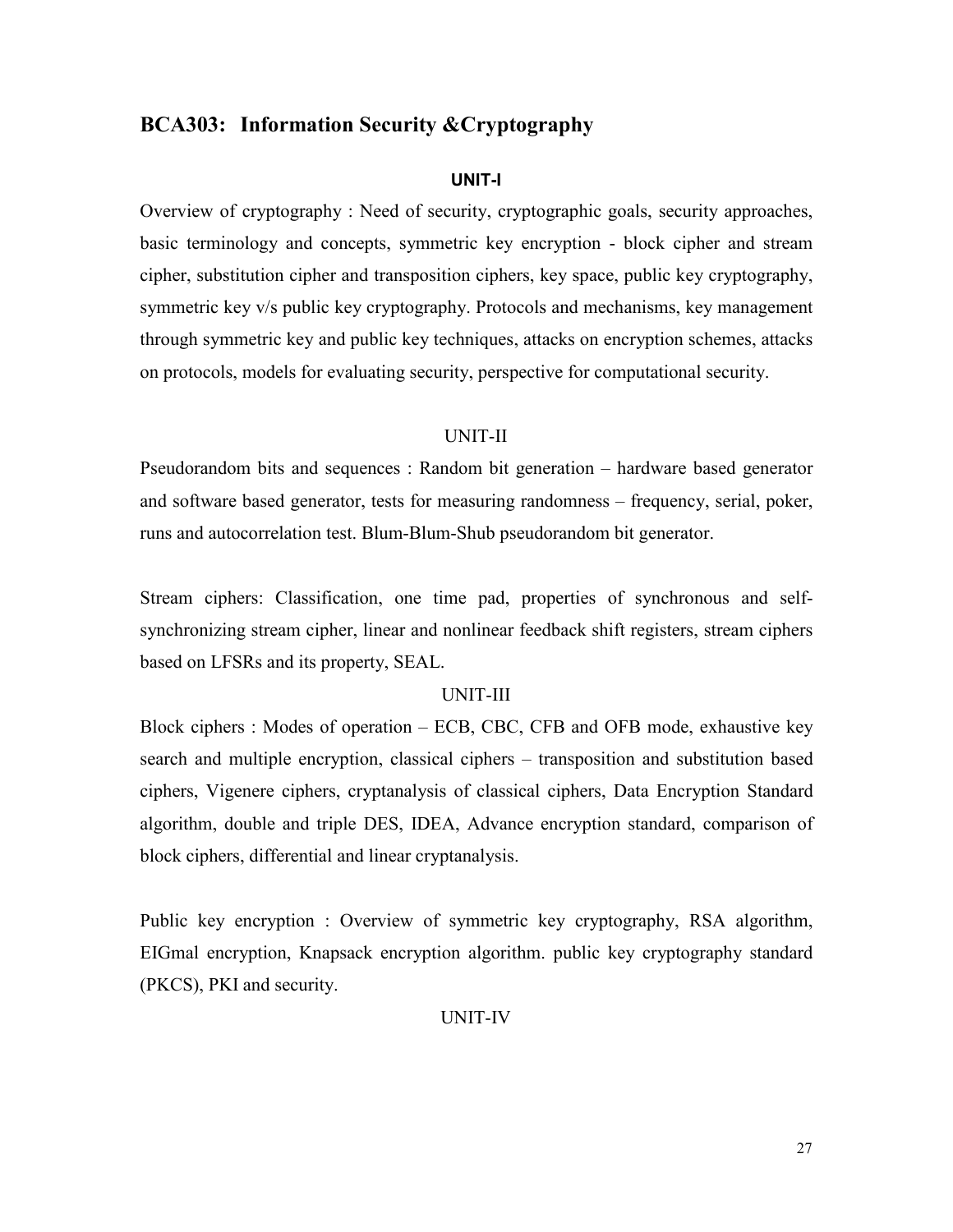Message and Users authentication : One way hash functions, message digest, MD5 algorithm, secure hash algorithm (SHA1), comparison between different message digest algorithm, message authentication code.

Users authentication : authentication basics, password, authentication tokens, certificate based authentication, biometric authentication, Kerberos, Single sign on approach.

## UNIT-V

Digital signature: digital envelope, classification of digital signature schemes – appendix and message recovery, attacks on signature.

Key management techniques: simple key establishment models, tradeoffs among key establishing protocols, techniques for distributing confidential key, techniques for distributing public keys, comparison of techniques for distributing public keys, key management involving multiple domains, key management life cycle.

Text/Reference Books

- 12. Applied cryptography Menezes, Oorschot andVanstone
- 13. Network Security Essentials WilliamStallings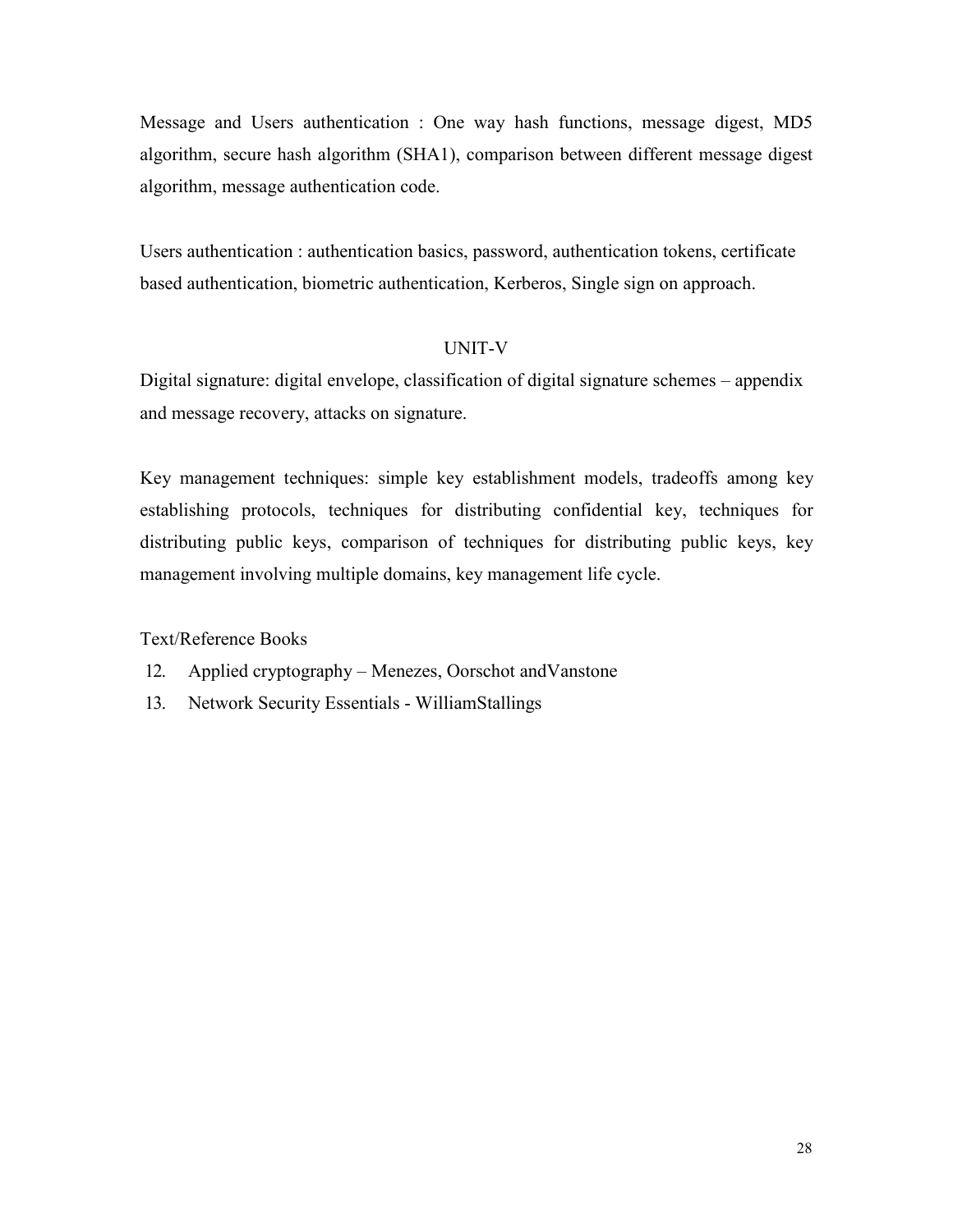## **BCA 304: System Analysis and Design**

#### UNIT-I

Introduction: System Concept and the need for system approach, Definition of system and system analysis, Factoring into subsystems, Black box system, Introduction to the basic elements of the system, Different types and behaviour of the system.

#### UNIT-II

The System Development Life Cycle and System Analyst: Source and inspiration of a new system development, Recognition and need, Linear approach and prototype approach, Different phases in SDLC, Role of System Analyst.

## UNIT-III

System Analysis: Importance of planning and control, Information Gathering: Various Methods, Tools of Structured Analysis: DFD, Decision Tree, Structured English, Decision Tables, Data Dictionary, Feasibility study. System Design: The Process of Design: Logical and Physical design, Methodologies: Structured, Form-Driven, IPO Charts etc., Input Output Form Design, File Organization: Sequential Indexed, inverted list, Database Design, Logical and Physical View of Data.

#### UNIT-IV

System Implementation: Need of Testing, Test Plan, Quality Assurance, Trends in Testing, Audit Trail, Post Implementation Review, Project Scheduling, Selection of Hardware and Software

### UNIT-V

Security and Recovery in System Development: System Security: Definition, Threats to system security, Control measures, Disaster/ Recovery Planning, Ethics in System Development. Case Study.

**Recommended books:**

- **System Analysis and Design -E.M.Awad**
- **System Analysis and Design DennisWixom**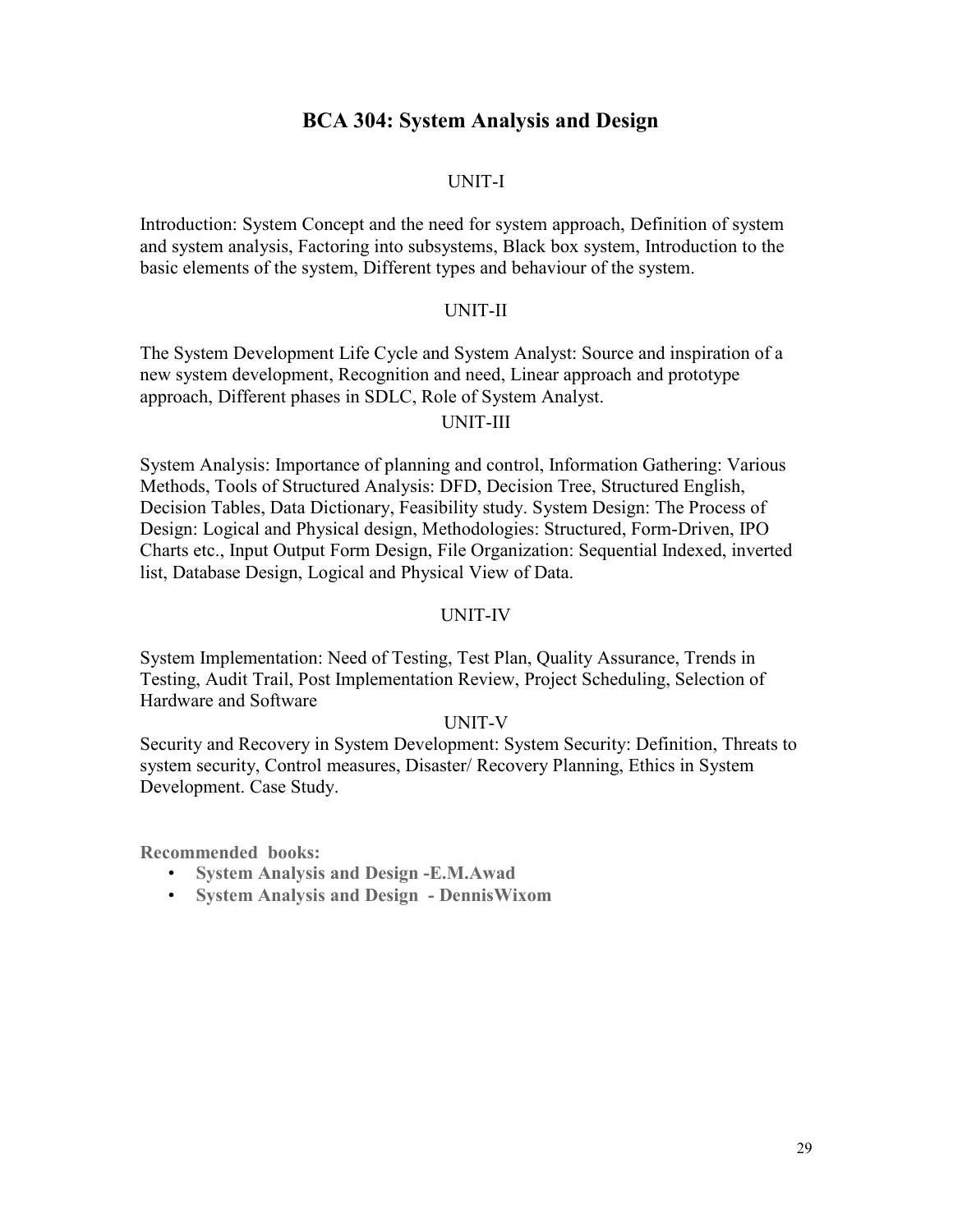## **BCA 305: Web Technology**

#### UNIT I

#### INTRODUCTION

History of the Internet and World Wide Web – HTML 4 protocols – HTTP, SMTP, POP3, MIME, IMAP. Introduction to JAVA Scripts – Object Based Scripting for the web. Structures – Functions – Arrays –Objects.

#### UNIT II

#### DYNAMIC HTML

Introduction – Object refers, Collectors all and Children. Dynamic style, Dynamic position, frames, navigator, Event Model – On check – On load – Onenor – Mouse rel – Form process – Event Bubblers – Filters – Transport with the Filter – Creating Images – Adding shadows – Creating Gradients – Creating Motion with Blur – Data Binding – Simple Data Binding – Moving with a record set – Sorting table data – Binding of an Image and table.

#### UNIT- III

#### MULTIMEDIA

Audio and video speech synthesis and recognition - Electronic Commerce – E-Business Model – E- Marketing – Online Payments and Security – Web Servers – HTTP request types – System Architecture – Client Side Scripting and Server side Scripting – Accessing Web servers – IIS – Apache web server.

#### UNIT -IV

#### DATABASE- ASP – XML

Database, Relational Database model – Overview, SQL – ASP – Working of ASP – Objects – File System Objects – Session tracking and cookies – ADO – Access a Database from ASP – Server side Active-X Components – Web Resources – XML – Structure in Data – Name spaces – DTD – Vocabularies – DOM methods.

#### UNIT- V

#### SERVLETS AND JSP

Introduction – Servlet Overview Architecture – Handling HTTP Request – Get and post request – redirecting request – multi-tier applications – JSP – Overview – Objects – scripting – Standard Actions – Directives.

Brief survey of Web 2.0 technologies, introduction to Semantic web and other current technologies

#### **Recommended Books:**

1. Deitel & Deitel, Goldberg, "Internet and world wide web – How to Program", Pearson Education Asia

#### **REFERENCES**

1. Eric Ladd, Jim O' Donnel, "Using HTML 4, XML and JAVA", Prentice Hall of India **5.**QUE 2. Aferganatel, "Web Programming: Desktop Management",PHI3. Rajkamal, "Web Technology", Tata McGraw-Hill,